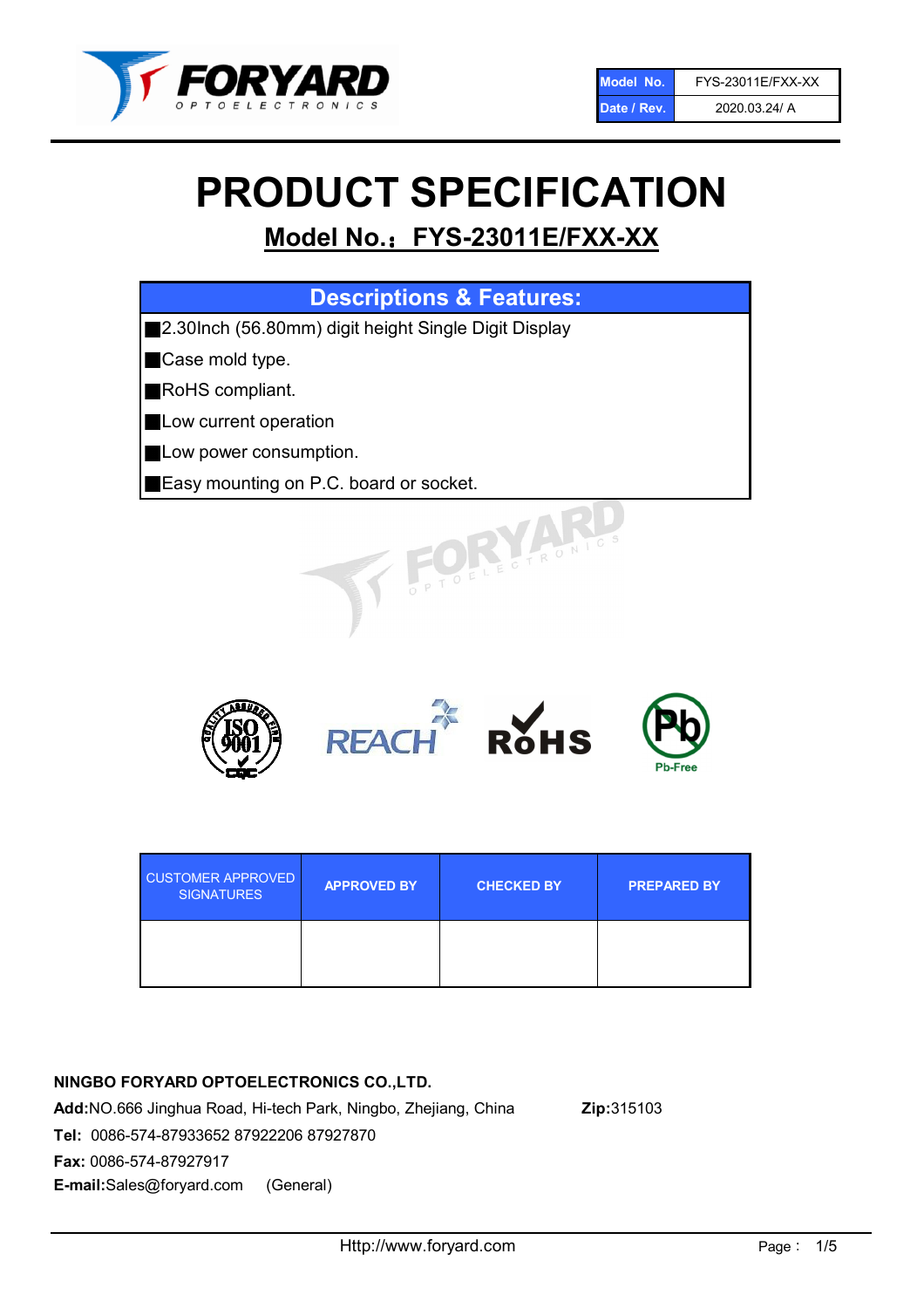

| Model No.   | FYS-23011E/FXX-XX |
|-------------|-------------------|
| Date / Rev. | 2020.03.24/ A     |

# Model No.: FYS-23011E/FXX-XX

# ■ -XX: REF Surface / Epoxy color

| Color<br><b>Number</b>   |                        |                                                   |               |                   |
|--------------------------|------------------------|---------------------------------------------------|---------------|-------------------|
| <b>REF Surface Color</b> | $\bigcap$ White        | ○ Black  ○ Gray                                   | $\circ$ Red   | $\circ$ Green     |
| Epoxy Color              | $\bigcirc$ Water Clear | $\mathbin{\varcap}$ White $\mathbin{\varcap}$ Red | $\circ$ Green | $\bigcirc$ Yellow |

#### ■ Mechanical Dimensions



#### Notes:

- 1. All pins are Φ0.60[.023]mm
- 2. Dimension in millimeter [inch], tolerance is ±0.25 [.010] and angle is ±1° unless otherwise noted.
- 3. Bending≤Length\*1%.
- 4.The specifications,characteristics and technical data described in the datasheet are subject to change without prior notice.
- 5.The drawing is different from the actual one, please refer to the sample.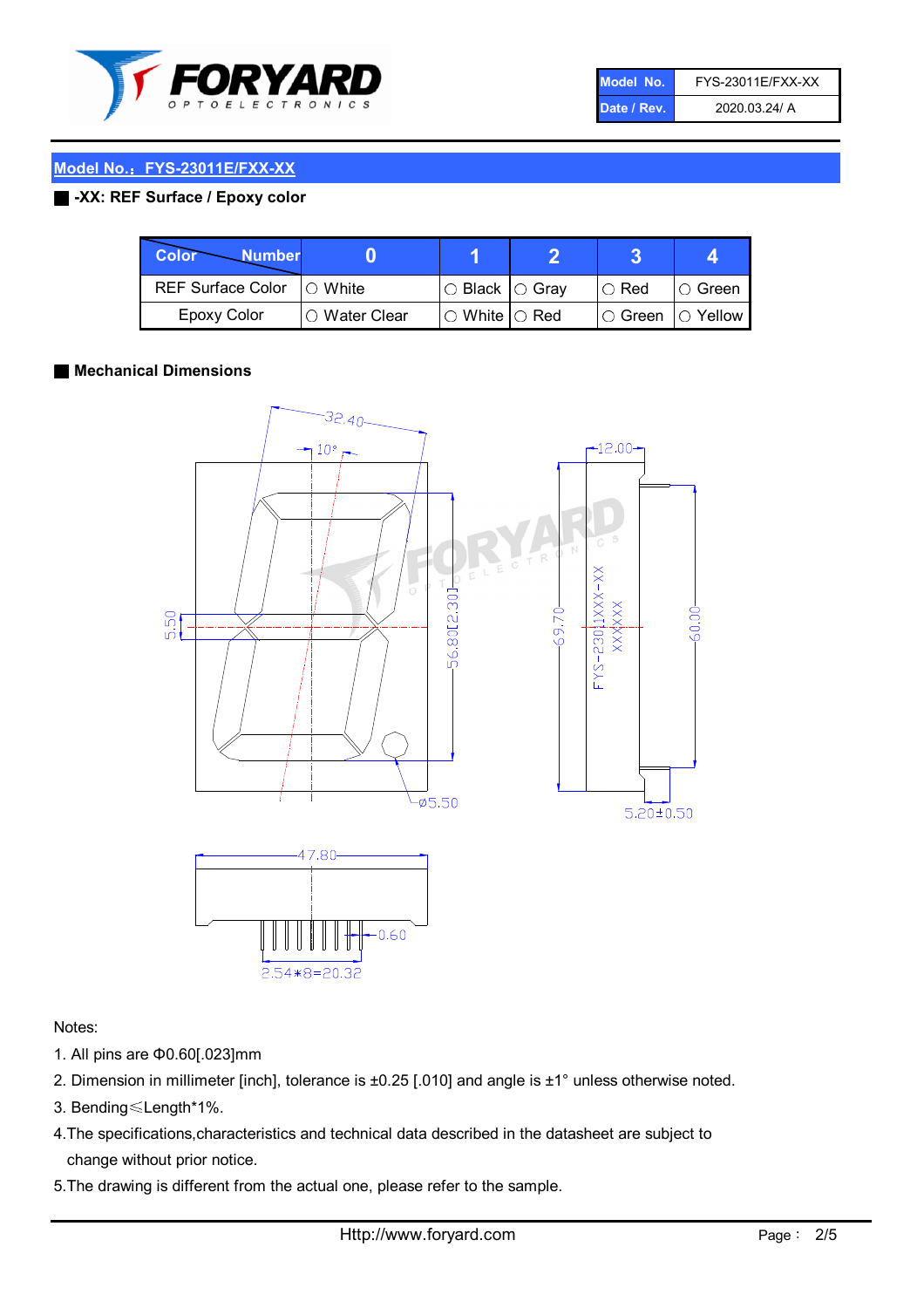

| Model No.   | FYS-23011E/FXX-XX |
|-------------|-------------------|
| Date / Rev. | 2020.03.24/ A     |

# Model No.: FYS-23011E/FXX-XX

■ All Light On Segments Feature & Pin Position



#### ■ Internal Circuit Diagrams

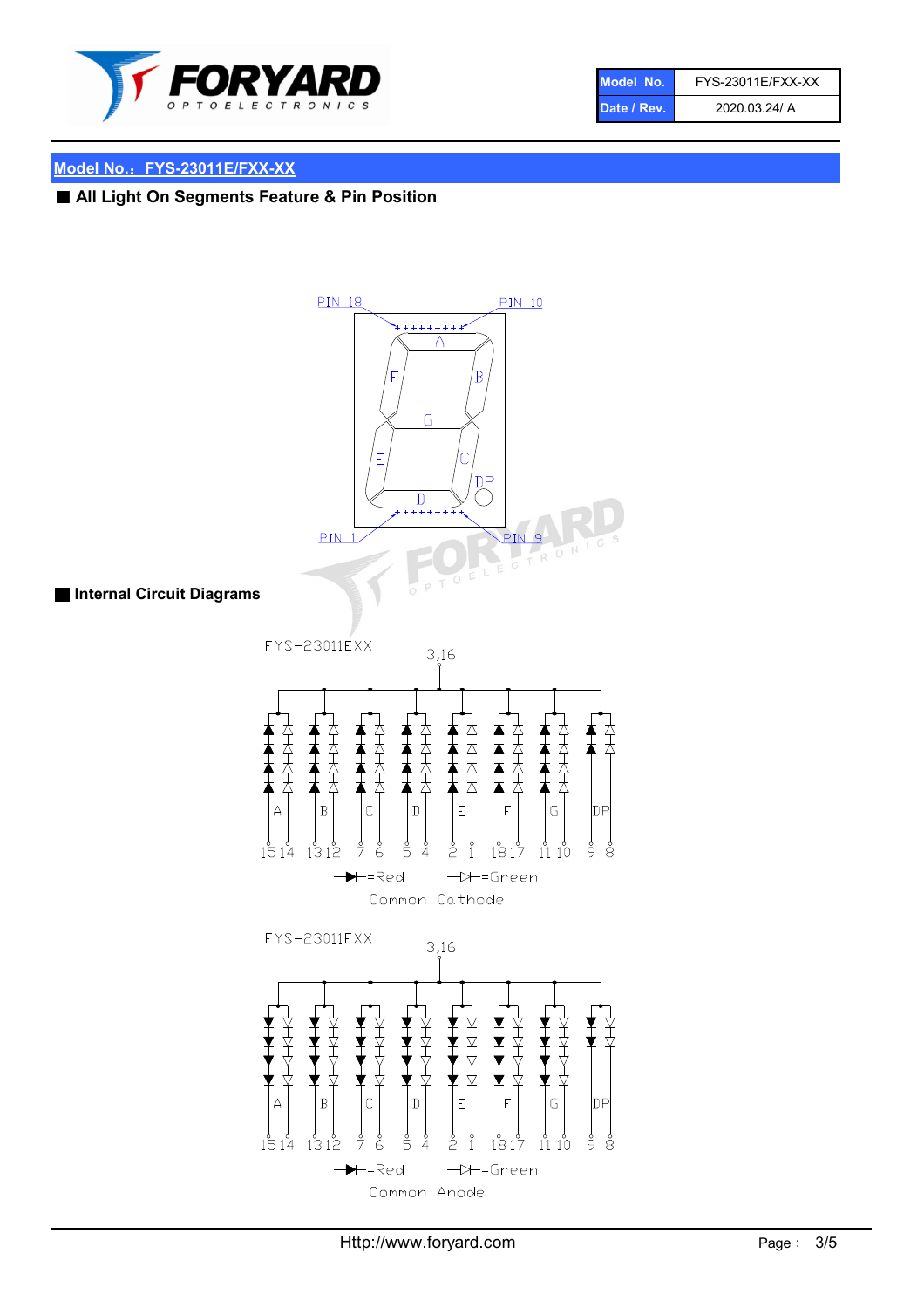

| Model No.   | FYS-23011E/FXX-XX |
|-------------|-------------------|
| Date / Rev. | 2020.03.24/ A     |

(Ta=25℃)

# Model No.: FYS-23011E/FXX-XX

#### Absolute maximum ratings

| solute maximum ratings       |               |                       |              |            | (Ta=25℃)    |
|------------------------------|---------------|-----------------------|--------------|------------|-------------|
| <b>Parameter</b>             | <b>Symbol</b> | <b>Test Condition</b> | <b>Value</b> |            |             |
|                              |               |                       | <b>Min</b>   | <b>Max</b> | <b>Unit</b> |
| Reverse Voltage              | VR            | $IR = 30$             | 5            |            |             |
| <b>Forward Current</b>       | ΙF            |                       |              | 30         | mA          |
| Power Dissipation            | Pd            |                       |              | 100        | mW          |
| <b>Pulse Current</b>         | Ipeak         | Duty=0.1mS,1KHz       |              | 150        | mA          |
| <b>Operating Temperature</b> | Topr          |                       | $-40$        | $+85$      | °C          |
| Storage Temperature          | Tstr          |                       | $-40$        | $+85$      | °C          |

#### ■ Electrical-Optical Characteristics

#### ● Color Code & Chip Characteristics:(Test Condition:IF=10mA)

Typ Max S | Hi $\textsf{Red}$  | AlGaInP | 660nm LE 20nm | 2.00 | 2.50 D | Super Red | AIGaAs/DH | 650nm | 20nm | 2.00 | 2.50 E | Orange | GaAsP | 625nm | 35nm | 2.00 | 2.50 A | Amber | GaAsP | 610nm | 35nm | 2.00 | 2.50 Y | Yellow | GaAsP | 590nm | 35nm | 2.00 | 2.50 G Yellow Green AIGaInP | 570nm | 10nm | 2.00 | 2.50 3.00 3.80 3.00 3.80 W | White | InGaN/GaN | X=0.29,Y=0.30 |CCT:9500K| 3.00 | 3.80 UHR Ultra Hi Red | AlGaInP | 640nm | 20nm | 2.00 | 2.50 UR | Ultra Red | AlGaInP | 635nm | 20nm | 2.00 | 2.50 UE Ultra Orange | AIGaInP | 625nm | 20nm | 2.00 | 2.50 UA Ultra Amber | AIGaInP | 610nm | 20nm | 2.00 | 2.50  $UV$  Ultra Yellow  $\vert$  AlGaInP  $\vert$  590nm  $\vert$  20nm  $\vert$  2.00  $\vert$  2.50  $\text{UG}$  Ultra Yellow Green | AIGaInP | 570nm | 30nm | 2.00 | 2.50 PG Pure Green | InGaN | 520nm | 36nm | 3.00 | 3.80 30nm 3.00 3.80 30nm 3.00 3.80 UW |Ultra White | InGaN/GaN | X=0.29,Y=0.30 |CCT:9500K| 3.00 | 3.80 10~20 Standard brightness Forward Voltage(VF) Unit:V 15~30 10~20 10~20 625nm GaAsP 590nm **Emitting Color Dice Material** 10~21 610nm Luminous **Intensity** (Iv) Unit:mcd AlGainP 660nm GaAsP GaAsP AlGaAs/DH **Spectral** Line halfwidth (∆λ1/2) Peak Wave Length $(\lambda_{\rm P})$ UB 460nm 635nm AlGaInP AlGaInP AlGaInP InGaN/GaN AlGaInP | 570nm | 10nm | 2.00 | 2.50 | 10~20 30~105 30~135 460nm 520nm Ultra brightness **AlGaInP** AlGaInP 60nm AlGaInP 640nm Segment-to-Segment Luminous Intensity ratio(Iv-M) 1.5:1 610nm 9~20(mw) 350~450 470nm 120~180 120~180 Ultra Blue InGaN/GaN InGaN/GaN 9~20(mw) 20~50 280~600 570nm | 30nm | 2.00 | 2.50 | 20~60 470nm 590nm InGaN/GaN B Blue I InGaN 40~85 60~120~180 40~70

#### Note:

1.Luminous Intensity is based on the Foryard standards.

2.Pay attention about static for InGaN